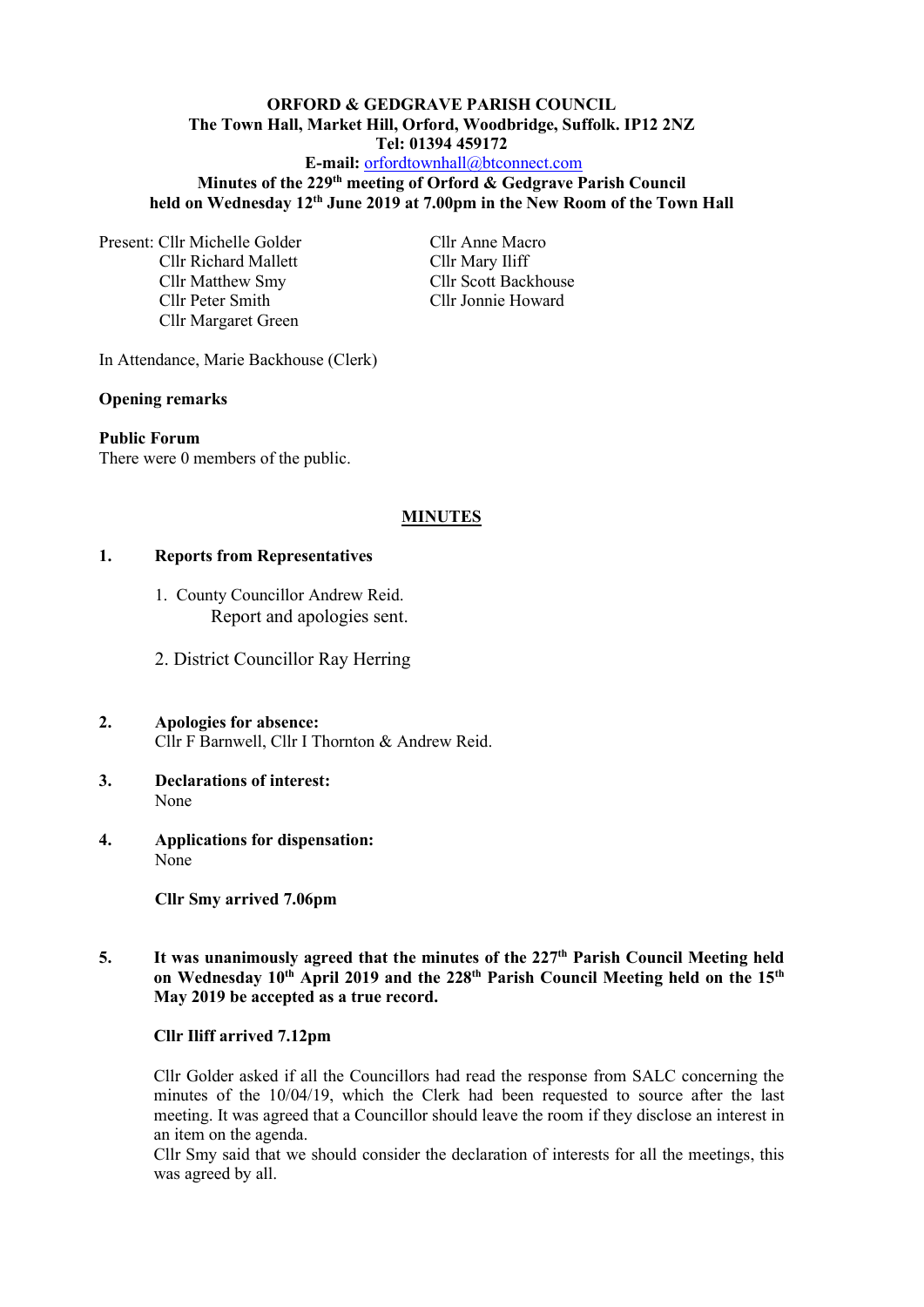### **6. Matters arising from the 227 th Parish Council Meeting held on 10 th April 2019 and the 228th Parish Council meeting held on the 15th May 2019.**

Cllr Golder reported that Sudbourne PC had placed the request re the sport space fund on the agenda for the next meeting.

### **Ray Herring arrived 7.15pm**

Cllr Golder asked Ray Herring if he would like to report to the Council, he commented that he was at the meeting to listen to the update on Friends Garage, there was no report.

### **7. Finance**

7.1 The Council received, noted and approved the cheques and balances from  $1<sup>st</sup>$  May –  $31<sup>st</sup>$ May 2019.

7.2 The Council decided not to continue with the Annual Subscription of LCPAS at a cost of £120. The Council agreed that we have a subscription to SALC, which we could use for advice, training etc.

# **Clerk to contact LCPAS.**

Cllr Golder said that the Treasurer asked if it would be acceptable to return the deposit to the wedding party. The recreation ground was left in a very tidy state. It was agreed by all to return the deposit.

# **8. Planning**

# **DC/19/1881/TCA – Orford Castle, Castle Green, Orford**

This is a request for the following tree works;

Aspen – crown clean by removal of deadwood and split hanging branches adjacent to footpath.

Fruit tree – reduce section of crown which overhangs adjacent footpath by up to 3m and sever/remove ivy up to 1m stem height.

Holm Oak – crown reduce by  $1 - 1.5$ m to reduce loading on defective union.

Cllr Mallett reported that this was routine maintenance for the trees, which need to be completed for health and safety reasons.

The PC had no objection to this proposal.

# **Other notifications:**

# **9. Parish Council Business: -**

# **(1) Adoption of Complaints Policy**

Cllr Golder said that there were no changes to the Complaints Policy.

It was proposed by Cllr Mallett to adopt the Complaints Policy, this was seconded by Cllr Backhouse and agreed by all.

# **(2) Friends Garage update**

Cllr Smith reported that he attended a meeting at East Suffolk House concerning the registering of the garage as a community asset. Cllr Smith attended with Mr Gold.

Cllr Golder wished to thank Cllr Smith and Mr Gold for attending the meeting.

Cllr Smith said that the meeting was well attended, and it was quite intense with it lasting 3 hours, there was a need to prove that it was for the well being of the community; the result is expected within a week.

Ray Herring said that the meeting was beneficial, and there was a need to prove that there has been community use of the site. The planning officer wanted to clarify that the community requires this asset. There are a group of 4 people who are wanting to rebuild the garage but does this represent the village as a whole. There should be a steering group which needs to have at least 2 representatives of the village.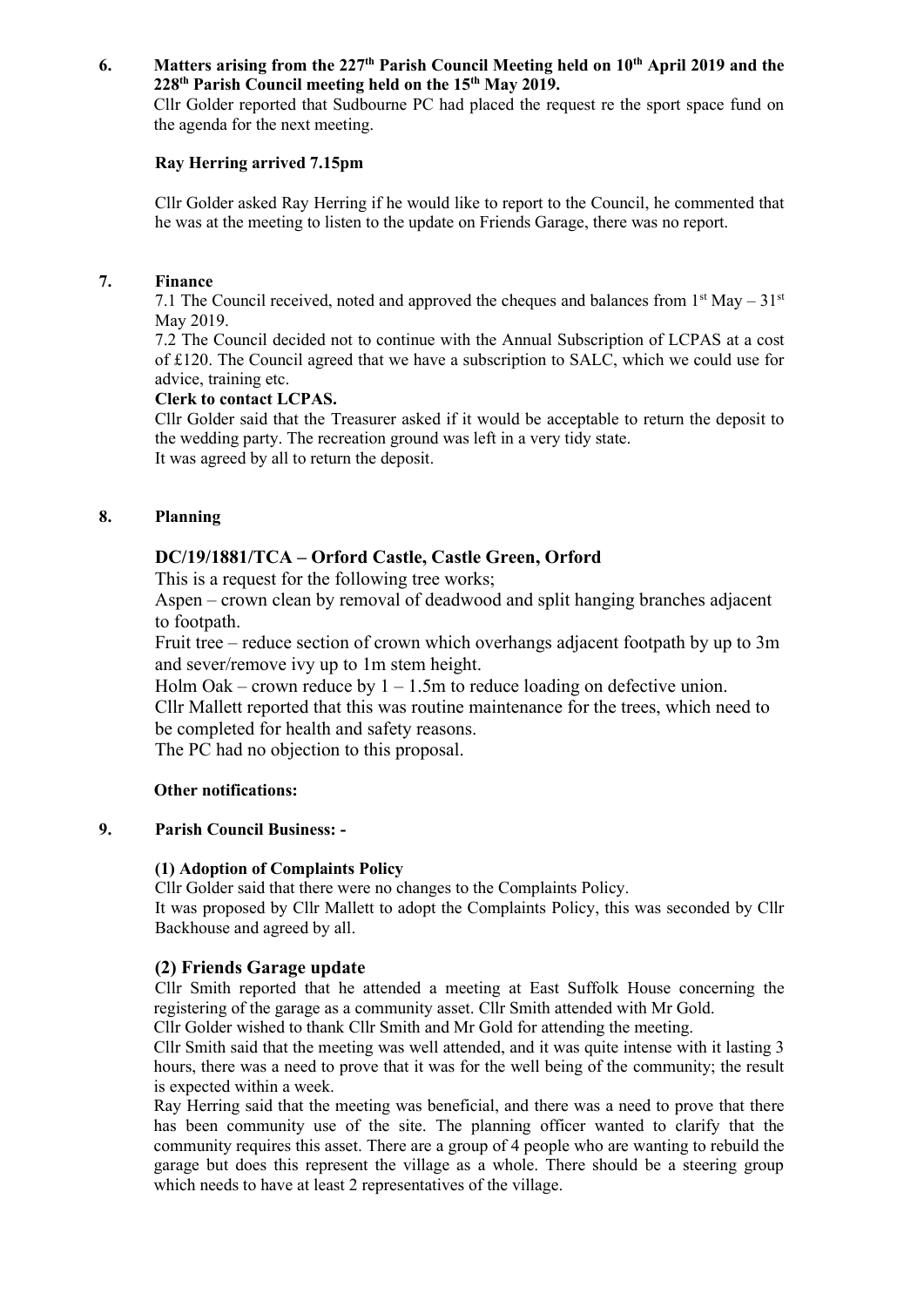Cllr Smith commented that himself and Cllr Howard, occasionally, attend the meetings. They do not have the expertise as the group of 4 hold. Cllr Smith & Cllr Howard will be involved with the planning of the garage site, which maybe 1 or 2 planning applications. There is, of course, no guarantee at the moment, of success with any of this.

Ray Herring said that it is unlikely to be 2 applications, housing is the main point. The Council need to make sure that the s.106 agreements are clear. Vigilance is needed to ensure that this development works for the developers and the village.

Cllr Golder asked if the developer wishes for the site not to be on the Community Asset Register (CAR), so that it may be sold on.

Cllr Smith said that the developer may not wish for the site to be on the CAR.

#### **(3) Village Feast**

Cllr Golder said that the music for the evening will start at 7pm, and last for 3 hours.

The Butcher has kindly offered to do a BBQ, Clerk to ask him if he may be ready at 6.30pm and to use his own discretion when he packs up and tidies away.

The Sports & Social Club do not have the staff or the time to hold an outside bar. Cllr Golder to ask the Kings Head if they wish to have an outside bar.

Cllr Golder said that volunteers would be needed to set up and tidy away. Cllr Smy and Cllr Backhouse said that they would be willing to help tidy away after the event.

Cllr Golder said she would be able to assist with the setting up.

#### **(4) Recreation ground**

Cllr Golder reported that cars have been driving up the Castle track and parking in between the trees at the back of the recreation ground. Mr Cordle, the farmer that owns the land at the top of the track, had commented that someone had been driving over the field at the top of the track.

Cllr Howard asked if we could place some logs between the trees at the top.

Cllr Smy suggested that we place a single concrete post with a padlock in the centre of the track, give one key to Mr Cordle and we keep the other.

It was agreed by all for Cllr Golder to talk to Mr Cordle re the Castle track.

Cllr Golder reported that there had been no damage to the recreation ground during the wedding event.

Cllr Mallett suggested that manning the marquee overnight should be across the board; it was requested of the wedding party therefore it should be requested of the Flower Show.

Cllr Golder said it was suggested by the Council for the wedding marquee as they had hired in a lot of tables etc.

Cllr Smy said that there was no parking on the recreation ground for the wedding party, it was all on the Quay Street car park.

Cllr Mallett said that we should not allow the parking on the recreation ground for the Flower Show.

Cllr Golder suggested that there should be no parking of the Flower Show vehicles if the weather was wet.

Cllr Howard said that cars on the wet grass would certainly make a mess.

Cllr Golder reported that when the painting was completed on the swings etc, Mark spotted that the fence was in a bad state and could really do with replacing. One suggestion was to replace it with metal fencing; one approximate quote, so far, had been sourced and this would be in the region of £7,500. It was agreed by all to gain some more quotes for metal fencing around the play area.

### **10. Correspondence**

- **Kings Head –** an email had been received from the Kings Head regarding the signs on the Village Green for the Suffolk Day. It was agreed by all to allow the signs to be placed on the green outside the shop a week in advance and taken down on the day or the next day later.
- **Crown Lane –** the Clerk had been to look at the village green at the end of Crown Lane. There were still severely items on the green including a new skip. There is also evidence of an oil leak on the side of the road near the skip.